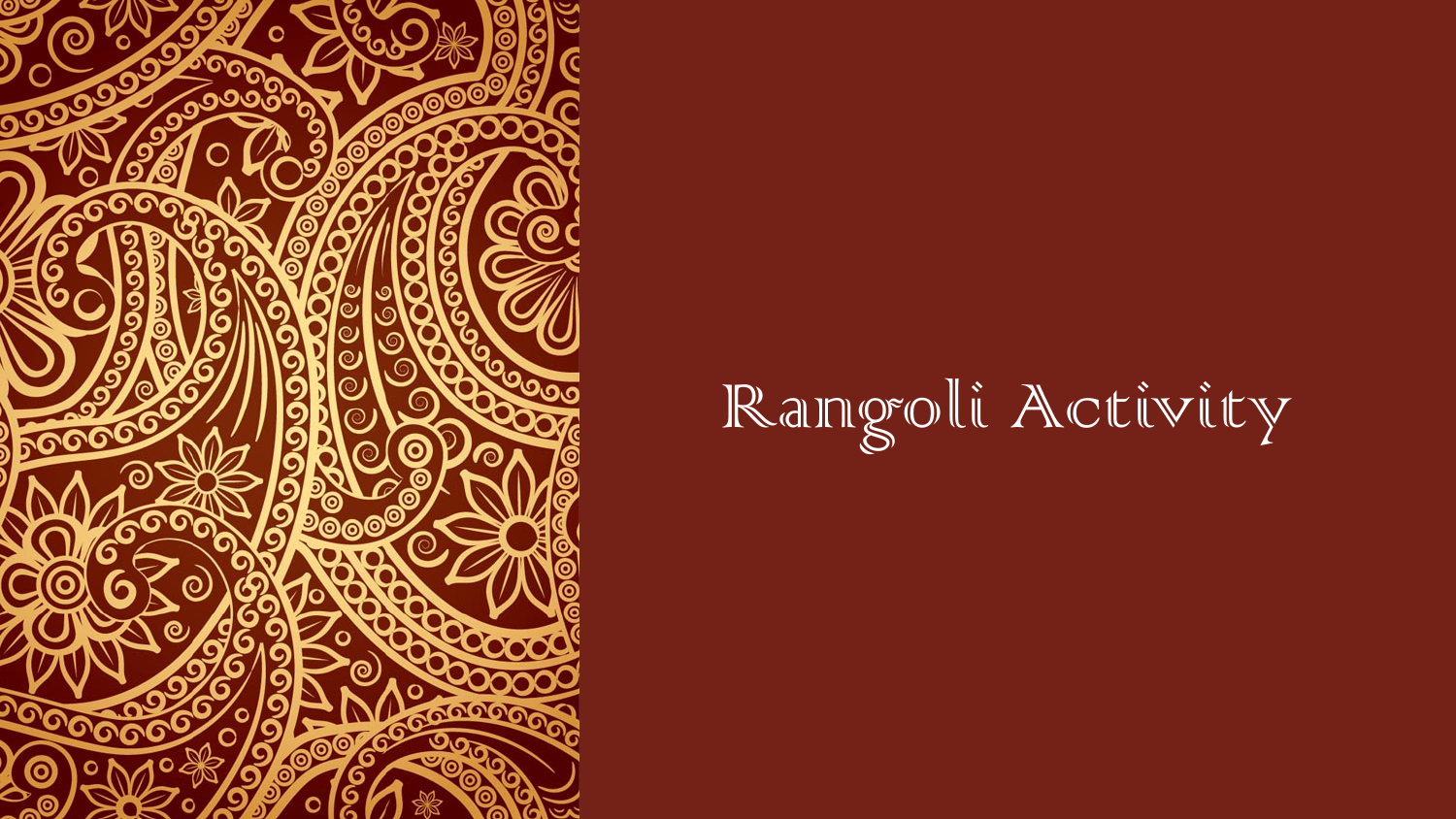## Rangoli

- Rangoli is an art form used in India, Nepal, and Bangladesh. It consists of brightly colored patterns made of rice, flour, sand, flower petals, and chalk. It is usually used to decorate the entry of a house during Diwali, Holi, and other holidays related to Hinduism.
- Rangoli is thought to bring luck to a household and ward off evil spirits. It is usually symmetrical and includes elements of nature and geometrical shapes.

## **[Amazing Freehand rangoli](https://www.youtube.com/watch?v=d1f_DczCCuY) kolam for Sankranthi festival 2020 by easy rangoli Suneetha**

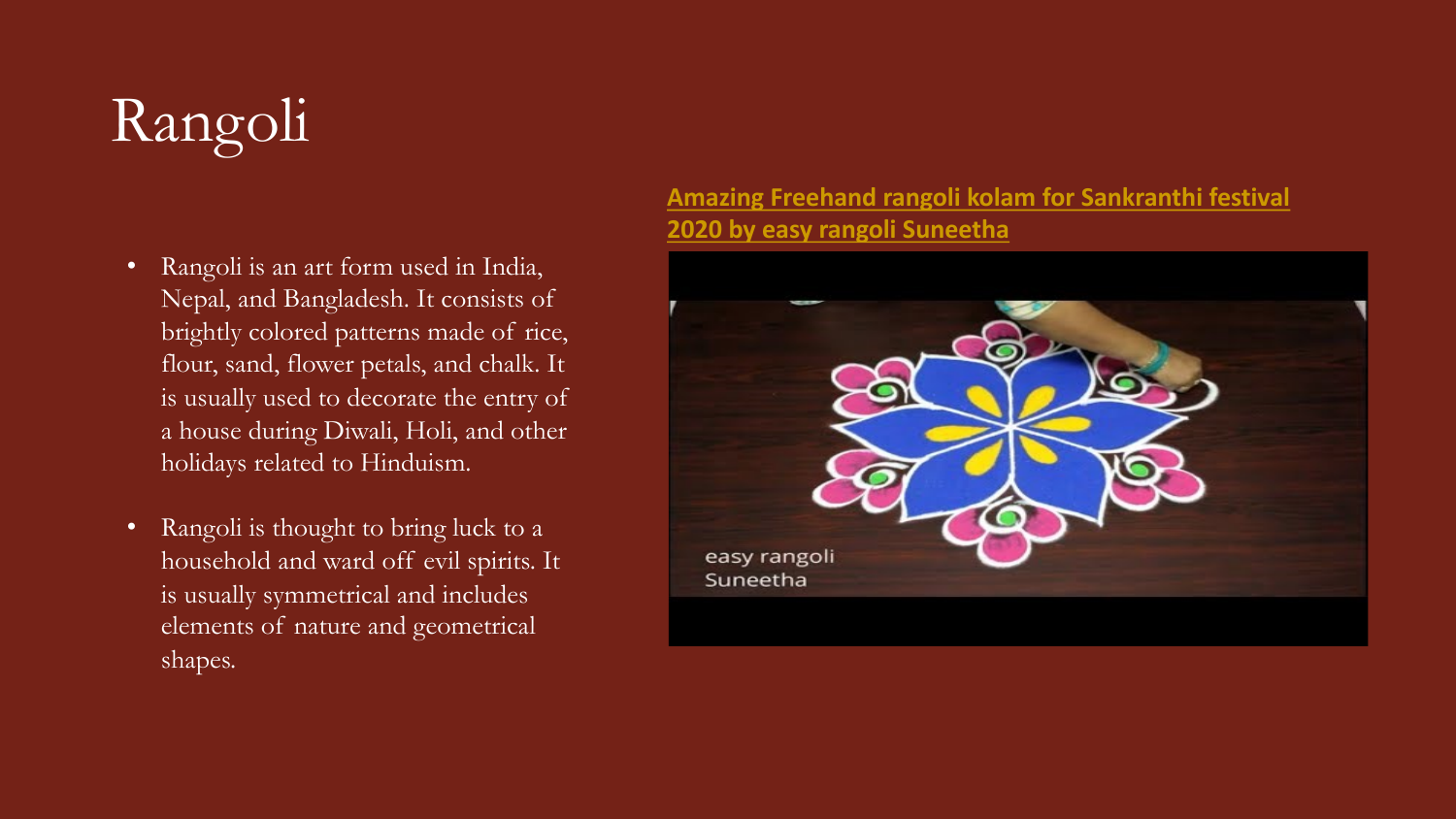## Materials

- Markers, Colors, or Chalk
- Design
	- You can use some of the rangoli designs found [here.](https://www.bestcoloringpagesforkids.com/rangoli-coloring-pages.html) Or you can find a design online that suits your taste!
- Paper
- Construction paper (optional)
- Colored sand (optional)
- Flower petals (optional)